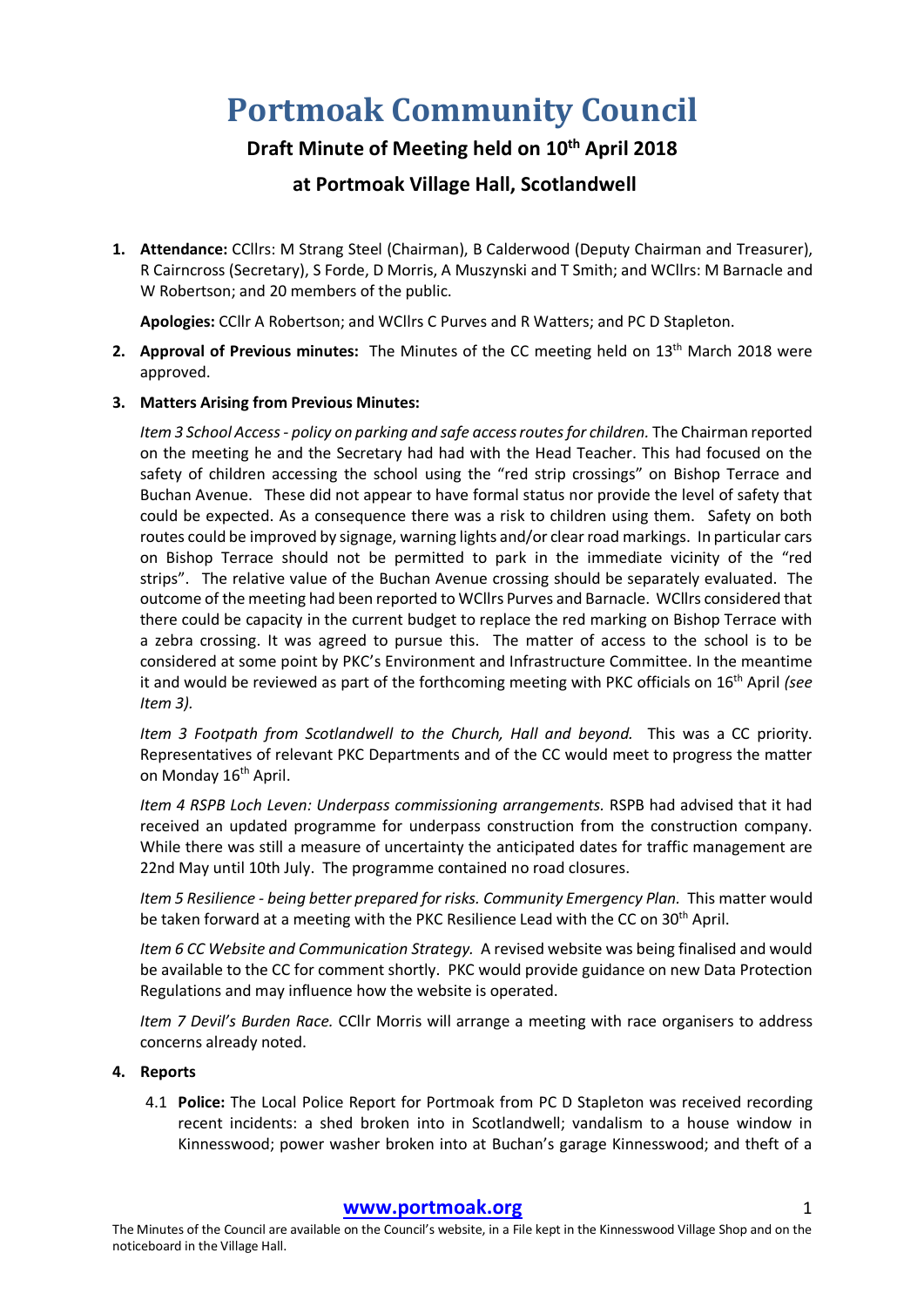quad bike in Scotlandwell. The Area Commander's Bulletins of  $14<sup>th</sup>$ ,  $21<sup>st</sup>$  and  $28<sup>th</sup>$  March and of 4<sup>th</sup> April were noted.

4.2 **Treasurer**: The balance at the month ending 31<sup>st</sup> March was £439.20 in the General Account; and £1,192.48 in the Michael Bruce Way Account giving a total of £1,631.68. The new "Holding Account" held £1, 500.00.

#### 4.3 **Planning**:

- 1. *New applications:*
- a. *17/01596/IPL. Land 50 metres south of 9 Bishop Terrace, Kinnesswood (Stephen's*  **Field).** Erection of a dwelling house in principle. Consultation closed 13<sup>th</sup> October 2017. To note PKC's wish to bring the extension of the period for comment granted in answer to the CC's objection of 13th October to an end and decide how to proceed.

The Chairman reported that: a) the CC had objected to the application on  $13<sup>th</sup>$  October on the grounds that there was insufficient time to hold a ballot and that further information to inform any ballot was required; b) the CC had agreed to clarify its position to PKC by 13<sup>th</sup> April; and c) while there was clear agreement on the outcome to achieve transfer of Stephen's Field into community ownership the CC was divided on how to proceed. If the matter was simply should a house be built on the proposed site then it was likely that there would be unanimity in opposing it. But Stephens' offer was to transfer the substantive remainder of the Field into community ownership in the event of their receiving planning permission for a house. Since October the CC had participated, along with PKC officers and John Stephen of A&J Stephen, in two meetings. These had included exploring the possibility of an alternative site for the house elsewhere in the Field. While these meetings had yielded further information there had been no progress on the principal matter of the house site.

There were therefore three options for the CC: to object; to take no action; or to proceed to a ballot to inform the CC how it should react to the planning application and offer.

Discussion included contributions from both CCllrs and residents present. CCllr Morris believed that the CC should now object and indeed that was the view of the four CClrs who lived in Kinnesswood. There has been a strong and consistent history of objection to a house on this particular site: and indeed there were some 60 objections to the current application.

The reasons for objection had been well rehearsed: a) the proposed site for the house lay outwith the settlement boundary and as such conflicted with planning policy as set out in the current Local Development Plan: notably Housing in the Countryside (policy RD3) and Settlement Boundaries (policy PM4); b) it did not fit the setting and would irrevocably change the landscape; c) it would compromise the natural environment of the Field (both flora and fauna) and its recreational opportunities much valued by the local community; and d) it could open the door to further build development. The 2015 ballot, which had voted in favour of accepting the house in exchange for transferring the remainder of the Field into community ownership, had relied on a contract for that exchange that many now regarded as flawed. In addition some felt that it did not feel right if, to secure the outcome they all wanted, they would have to accede to the proposed house. Why might a ballot be necessary? The volume of objections made the view of the community clear.

CCllr Morris stated that he had taken preliminary steps to form a body to take advantage of recent Land Reform legislation which would come into force within the next two years. This would provide the opportunity for the community to acquire by purchase ownership of the whole Field. While there could be no guarantee that an application to do this would be approved it was a credible strategy and preferable to settling now for

#### www.portmoak.org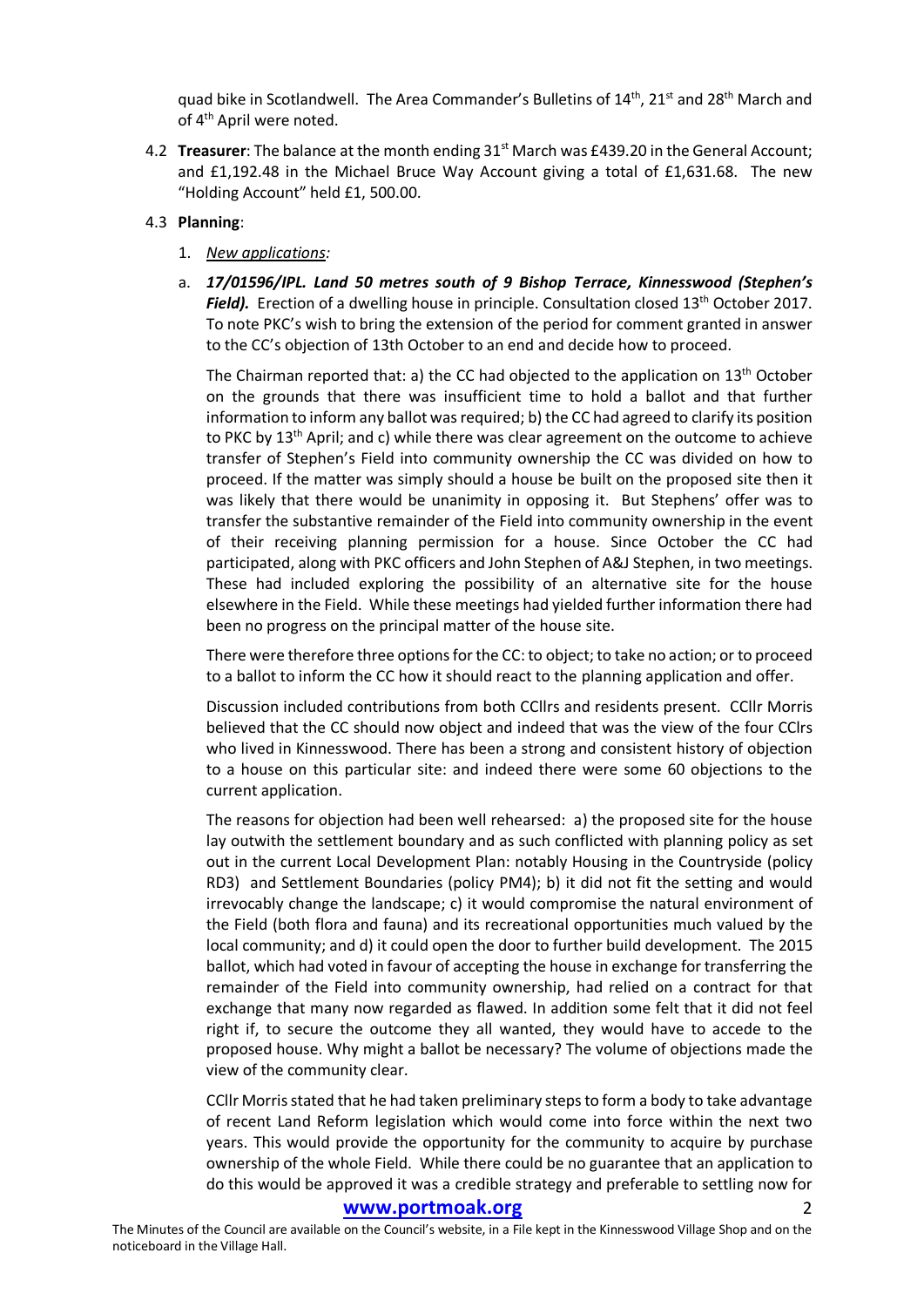part ownership of the Field with the proposed house. He was confident that finance would be available from public funds. There was interest in the local community to take this forward.

In making the case for the option of holding a ballot the Chairman pointed out that constitutionally the CC had an obligation to ascertain, coordinate and express the views of the whole community it represents reflecting the broad spectrum of opinion and the interests of all sections of the community and to do so through recognised consultative mechanisms. While it was clear that there was strong local opposition to the proposal it was not clear that that was representative of Portmoak as a whole.

CCllr Muszynski moved that the CC should object to the application reflecting the views as recorded above. The motion was carried by a clear majority. The CC would now report its objection to PKC on the principal grounds already put forward by the objectors, namely that the proposed house site (a) is in conflict with the Local development plan, (b) would have an adverse effect on the natural environment of the field and (c) would have an adverse effect on the public's long established recreational use of the field.

- b. *18/00339/FLL Lang How, 22 Whitecraigs, Kinnesswood.* Extension to rear of dwellinghouse. No comment.
- c. *18/00499/FLL Loch Leven's Larder.* Extension of existing retail shop. (To note: withdrawal of application 17/01885/FLL - erection of a new barn.) No comment.
- *d. 18/00346/FLL Suilven Kinnesswood.* Renovation of the existing building. The CC would comment highlighting the need to ensure the integrity of core paths that cross or border the site both during the construction phase and thereafter.
- *2. Progress with Developments:*
- a. *16/03661/CON). Former Lomond Inn: proposals for part demolition and erection of 5 dwelling houses.* A new application was anticipated.
- b. *17/02227/IPL Levenmouth, Scotlandwell. Erection of two houses.* The Chairman will write to: the Convener of the Planning and Development Management Committee expressing concern that the decision to grant planning consent did not comply with the Council's "Scheme of Delegation"; and to the Interim Head of Planning expressing concern at inaccuracies and omissions in the delegated Report on Handling.
- 4.4 **Roads:** CCllr Calderwood reported that:
	- a. he had raised the matter of safety barriers outside the Shop in Kinnesswood and although the feedback had not been positive he would pursue the matter at the meeting with Council officials on 16th April;
	- b. he would pursue the failure to resurrect the demolished road sign at Scotlandwell;
	- c. vehicle activated signs aimed at controlling speeding were being commissioned;
	- d. post-winter potholes of varying sizes were readily apparent across Portmoak with some areas worse than others. PKC had a programme for their repair. The Ward Councillors would arrange for the CC to be advised where pothole repair would be inadequate and a more substantial road repair required; and
	- e. he would respond to the PKC request to provide feedback on the programme for gritting and snow clearing for 2017/18. Of note was the failure of gritters to process beyond the School to Bishop Terrace and of PKC to fill and maintain the grit bin on Bishop Terrace.
	- f. review the arrangements for voluntary snow clearing across Portmoak.